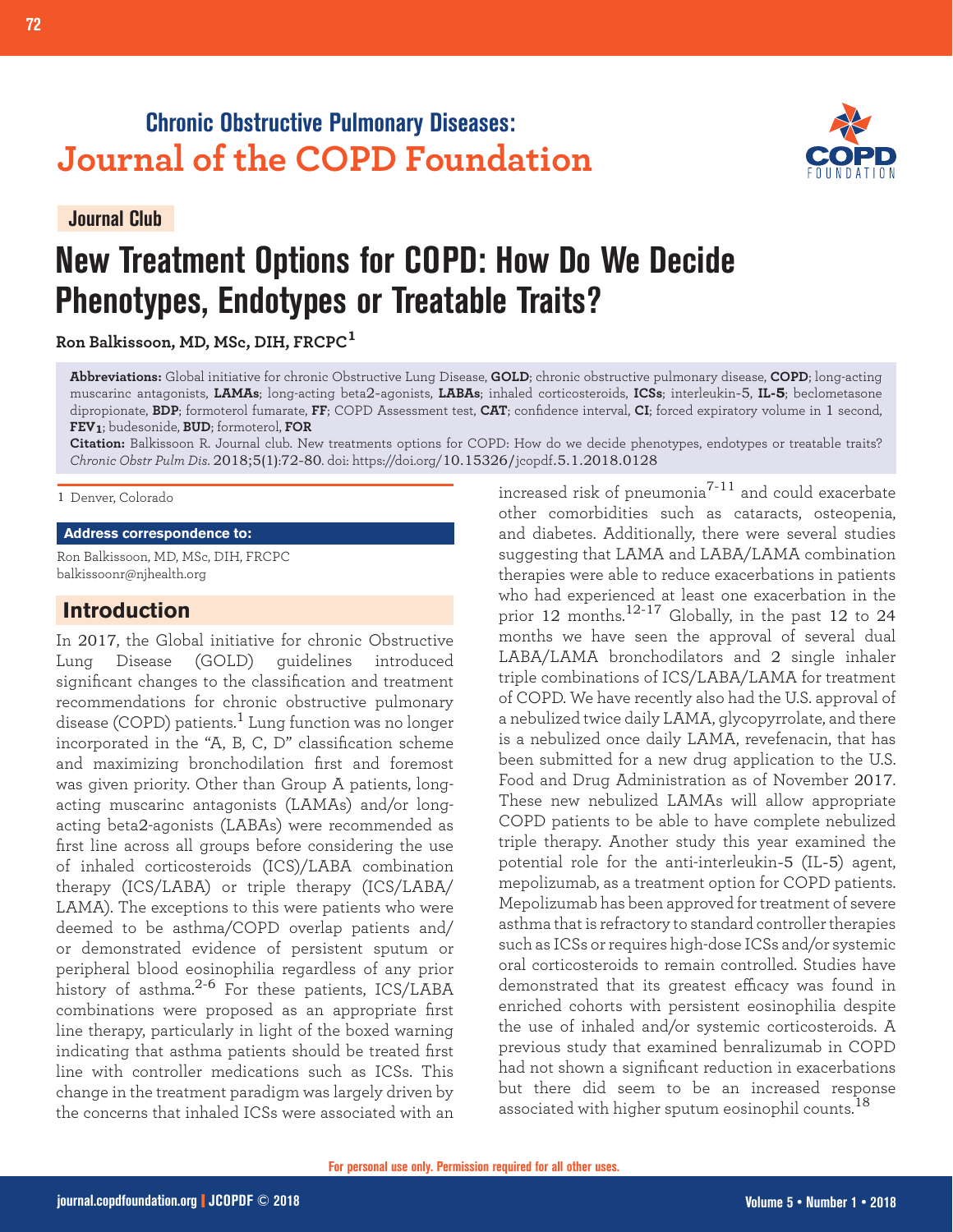In both asthma and COPD there is great interest in identifying phenotypes and endotypes that allow for precise, targeted therapies based on clinical characteristics and biomarkers such as eosinophils. In COPD, where multiple comorbidities can contribute to COPD exacerbations, the prospect of trying to define the various permutations and combinations of these clinical characteristics to define phenotypes/endotypes can seem daunting. The prospect of then trying to take such a matrix and overlay a treatment paradigm of the various combination medications that have become available in the last 24 months is even more overwhelming. In this context, the concept of "treatable traits" has been proposed. An example of this is the peripheral blood eosinophil count and its potential role in identifying patients who may be candidates for ICSs and/or anti-IL-5 agents over and above maximum bronchodilation. Another clinical feature that seems to be a potentially important "treatable trait" is frequent moderate and severe exacerbations. Peter Calverley reviewed data from a trial that compared ICS/LABA to LAMA/LAMA and suggested that patients with eosinophil counts greater than 300/μL and 2 or more moderate or 1 severe exacerbation(s) in the prior 12 months seemed to be better responders to ICS/LABA than LABA/LAMA.<sup>19</sup>

Hence, it is a very exciting and dynamic time in the field of COPD research and clinical care and the options for treating our patients seem to be growing exponentially. With so many options, trying to make sense of how to make decisions regarding treatment is becoming more challenging. In this edition of the Journal Club, I review the recent papers on the clinical efficacy of single triple inhaler therapies and anti-IL-5 agents in the treatment of COPD patients. As you will note, further research is certainly required to define the exact role for these agents in light of the continually evolving understanding of the COPD patient population.

*Note: Abstracts are presented in their original, published format and have not been edited to match JCOPDF style.*

## **Abstract 1**

**Single Inhaler Triple Therapy Versus Inhaled Corticosteroid Plus Long-Acting B2-Agonist Therapy for Chronic Obstructive Pulmonary Disease (TRILOGY): A Double-Blind, Parallel Group, Randomised Controlled Trial**

Singh D, Papi A, Corradi M, et al. *Lancet*. 2016;388(10 048):963-973.

doi: https://doi.org/10.1016/S0140-6736(16)31354-X

## **BACKGROUND:**

Few data are available for the efficacy of "triple therapy" with two long-acting bronchodilators and an inhaled corticosteroid in chronic obstructive pulmonary disease (COPD). We designed this study to assess efficacy of single-inhaler combination of an extra fine formulation of beclometasone dipropionate, formoterol fumarate, and glycopyrronium bromide (BDP/FF/GB) in COPD compared with beclometasone dipropionate and formoterol fumarate (BDP/FF) treatment.

## **METHODS:**

TRILOGY was a randomised, parallel group, doubleblind, active-controlled study done in 159 sites across 14 countries. The sites were a mixture of primary, secondary, and tertiary care providers, and specialist investigation units. Eligible patients with COPD had post-bronchodilator forced expiratory volume in 1 s (FEV<sub>1</sub>) of lower than 50%, one or more moderateto-severe COPD exacerbation in the previous 12 months, COPD Assessment Test total score of 10 or more, and a Baseline Dyspnea Index focal score of 10 or less. Patients who met the inclusion and exclusion criteria at screening entered a 2-week open-label run-in period where they received beclometasone dipropionate (100μg) and formoterol fumarate (6μg) in two actuations twice daily. Patients were then randomly assigned (1:1) with an interactive response technology system to either continue BDP (100μg) and FF  $(6\mu g)$  or step-up to BDP  $(100\mu g)$ , FF  $(6\mu g)$ , and GB (12.5μg) in two actuations twice daily for 52 weeks via pressurised metered-dose inhaler. The three co-primary endpoints were pre-dose FEV<sub>1</sub>, 2-h post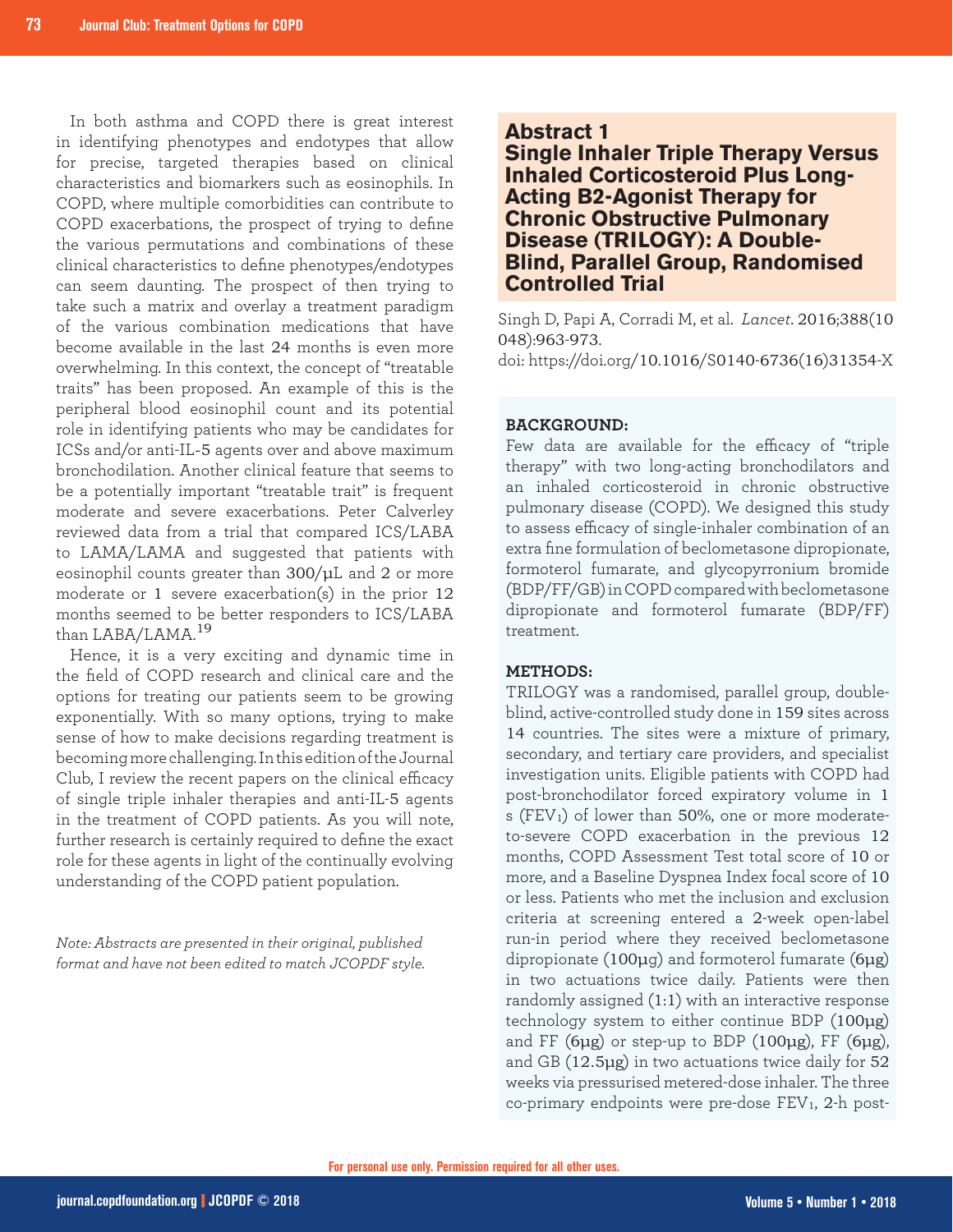dose FEV<sub>1</sub>, and Transition Dyspnea Index (TDI) focal score, all measured at week 26 in the intention-to-treat population (all patients who were randomly assigned and received at least one dose of study drug and had at least one post-baseline efficacy assessment). Safety outcomes were measured in the safety population (all patients who were randomly assigned and received at least one dose of study drug). Secondary endpoints included moderate-to severe COPD exacerbation rate over 52 weeks.

#### **FINDINGS:**

Between March 21, 2014, and Jan 14, 2016, 1368 patients received either BDP/FF/GB (n=687) or BDP/ FF (n=681). At week 26, BDP/FF/GB improved predose FEV1 by 0.081 L (95% CI 0.052-0.109; *p*<0.001) and 2-h post-dose  $FEV_1$  by 0.117 L (0.086-0.147; *p*<0.001) compared with BDP/FF. Mean TDI focal scores at week 26 were 1.71 for BDP/FF/GB and 1.50 for BDP/FF, with a difference of 0.21 (95% CI -0.08 to 0.51; *p*=0.160). Adjusted annual moderate-to-severe exacerbation frequencies were 0.41 for BDP/FF/GB and 0.53 for BDP/FF (rate ratio 0.77 [95% CI 0.65- 0.92]; *p*=0.005), corresponding to a 23% reduction in exacerbations with BDP/FF/GB compared with BDP/FF. Adverse events were reported by 368 (54%) patients with BDP/FF/GB and 379 (56%) with BDP/ FF. One serious treatment-related adverse event occurred (atrial fibrillation) in a patient in the BDP/ FF/GB group.

#### **INTERPRETATION:**

We provide evidence for the clinical benefits of stepping up patients with COPD from an inhaled corticosteroid/long-acting β2-agonist combination treatment to triple therapy using a single inhaler.

**FUNDING:** Chiesi Farmaceutici SpA.

## **Comments**

The TRILOGY study focused on lung function and symptoms as the primary endpoints. Interestingly, the lung function results reported are at week 26 where there was an 81mL difference between the 2 treatment arms versus week 52 where the difference was only 63mL. While these differences are statistically significant they are less than the typically recognized

minimal clinical important difference of 100mL. Hence, the investigators did demonstrate that the proportion of participants reaching the 100mL improvement in the triple therapy group (42%) was higher than in the beclometasone dipropionate(BDP)/ formoterol fumarate (FF) group (24%), (*p*<0.001) at week 26 and 38% versus 23% respectively at week 52. The rate of pneumonia was around 3% in both treatment arms. The observed reduction in exacerbations is really driven by the difference in moderate exacerbations between the 2 groups as there were very few severe exacerbations. This group would not be considered a frequent exacerbation group as the average exacerbation rate for both treatment arms was 1.2 exacerbations and only 20% had 2 or more moderate or 1 severe exacerbation(s) in the prior 12 months. Based on the GOLD guidelines at the time of the design and recruitment for this study, July 2014, the majority of the patients were designated as group D, based on their low lung function. Most of these patients would now fall into group B (baseline average COPD Assessment test [CAT] score of 20). In fact, in this study, arguably it is the group that had 2 or more exacerbations in the previous 12 months, rate ratio (RR) 0.67 (95% confidence interval [CI] 0.48-0.94; *p*=0.019) that drives the significant reduction in exacerbations compared to those with only 1 exacerbation in the prior 12 months, rate ratio 0.83 (95% CI 0.67-1.02; *p*=0.074). Interestingly, the average complete blood count eosinophil count in both groups was 250 eosinophils per microliter. There was no association between eosinophil levels and response to therapy noted in this study. Further, 75% of the participants in this study were on ICS/LABA combination therapy prior to entering the trial and during the 2-week run-in period, all participants were put on ICS/LABA therapy. Suissa has suggested that such designs introduce a selection bias based on run-in medication as one may sub-select a group who are good responders to ICS/ LABA drugs as they are the ones to make it through the run-in stage of the study up to randomization.<sup>20</sup> Prior to entering the study, only 15% of the study participants were on LABA/LAMA combinations and 11% were on LAMA alone. It may be getting more difficult to recruit frequent exacerbators when the majority of patients are on maintenance therapies before entry into these trials. A recent analysis of the SPRIOMICS cohort indicated that the severe/frequent exacerbator group (2 or more moderate or 1 severe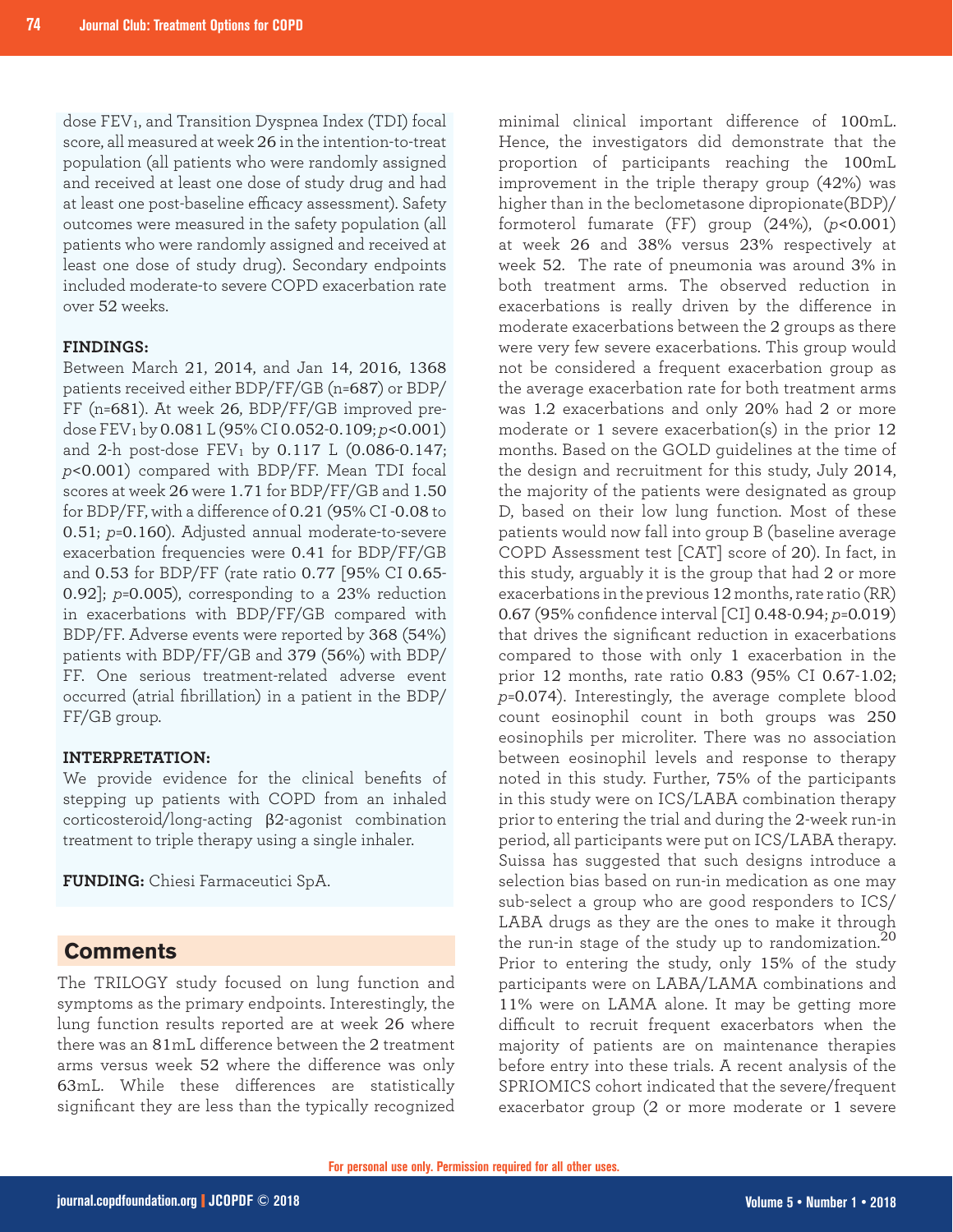exacerbation[s]) is in fact a very small group (~2%) for patients who may already be on maintenance therapies such as ICSs/LABAs or LABAs/LAMAs.<sup>21</sup>

In the context of current GOLD guidelines, it is essential that studies compare single inhaler triple therapy formulations with LABA/LAMA combinations whether one is looking at improvements in symptoms and lung function or exacerbation rates. Fortunately, there are several studies (TRIBUTE, IMPACT, and ETHOS) currently being conducted that are designed to address these issues. $^{22,23}$ 

## **Abstract 2**

## **Single Inhaler Extrafine Triple Therapy Versus Long-Acting Muscarinic Antagonist Therapy for Chronic Obstructive Pulmonary Disease (TRINITY): A Double-Blind, Parallel Group, Randomised Controlled Trial**

Vestbo J, Papi A, Corradi M, et al. *Lancet*. 2017;389(10 082):1919-1929. doi: https://doi.org/10.1016/S0140-6736(17)30188-5

#### **BACKGROUND:**

Limited data are available for the efficacy of triple therapy with two long-acting bronchodilators and an inhaled corticosteroid in chronic obstructive pulmonary disease (COPD). We compared treatment with extrafine beclometasone dipropionate, formoterol fumarate, and glycopyrronium bromide (BDP/FF/ GB; fixed triple) with tiotropium, and BDP/FF plus tiotropium (open triple).

#### **METHODS:**

For this double-blind, parallel-group, randomised, controlled trial, eligible patients had COPD, postbronchodilator forced expiratory volume in  $1 s (FEV<sub>1</sub>)$ of less than 50%, at least one moderate-to-severe COPD exacerbation in the previous 12 months, and a COPD Assessment Test total score of at least 10. After a 2-week run-in period receiving one inhalation per day via single-dose dry-powder inhaler of open-label 18μg tiotropium, patients were randomised (2:2:1) using a interactive response technology system to 52 weeks treatment with tiotropium, fixed triple, or open triple. Randomisation was stratified by country and severity of airflow limitation. The primary endpoint was moderate-to-severe COPD exacerbation rate. The key secondary endpoint was change from baseline in pre-dose  $FEV_1$  at week 52. The trial is registered with ClinicalTrials.gov, number NCT01911364.

## **FINDINGS:**

Between Jan 21, 2014, and March 18, 2016, 2691 patients received fixed triple (n=1078), tiotropium (n=1075), or open triple (n=538). Moderate-to-severe exacerbation rates were 0.46 (95% CI 0.41-0.51) for fixed triple, 0.57 (0.52-0.63) for tiotropium, and 0.45 (0.39-0.52) for open triple; fixed triple was superior to tiotropium (rate ratio 0.80 [95% CI 0.69-0.92];  $p=0.0025$ ). For week 52 pre-dose FEV<sub>1</sub>, fixed triple was superior to tiotropium (mean difference 0.061L [0.037 to 0.086]; *p*<0.0001) and non-inferior to open triple (-0.003L [-0.033 to 0.027]; p=0.85). Adverse events were reported by 594 (55%) patients with fixed triple, 622 (58%) with tiotropium, and 309 (58%) with open triple.

## **INTERPRETATION:**

In our TRINITY study, treatment with extrafine fixed triple therapy had clinical benefits compared with tiotropium in patients with symptomatic COPD,  $FEV<sub>1</sub>$ of less than 50%, and a history of exacerbations.

**FUNDING:** Chiesi Farmaceutici SpA. PMID: 28385353

## **Comments**

This study essentially has the same design as the TRILOGY trial except the comparators were tiotropium and an open triple combination that included BDP/ FF plus tiotropium. Tiotropium was used in the run-in period for all participants. Again, the majority of these patients would not be considered to be in Group D by current GOLD guidelines. The pre-study exacerbation rate was no more than 1.3 for any of the 3 treatment arms and again less than 20% of participants had had 2 or more exacerbations in the previous 12 months. Blood eosinophil concentration was about 200 per microliter across all groups. Eosinophil counts did not appear to be associated with treatment effects with regard to lung function. The authors reported that both triple therapies demonstrated greatest reductions in exacerbations for those with eosinophil counts of at least 2%, RR 0.70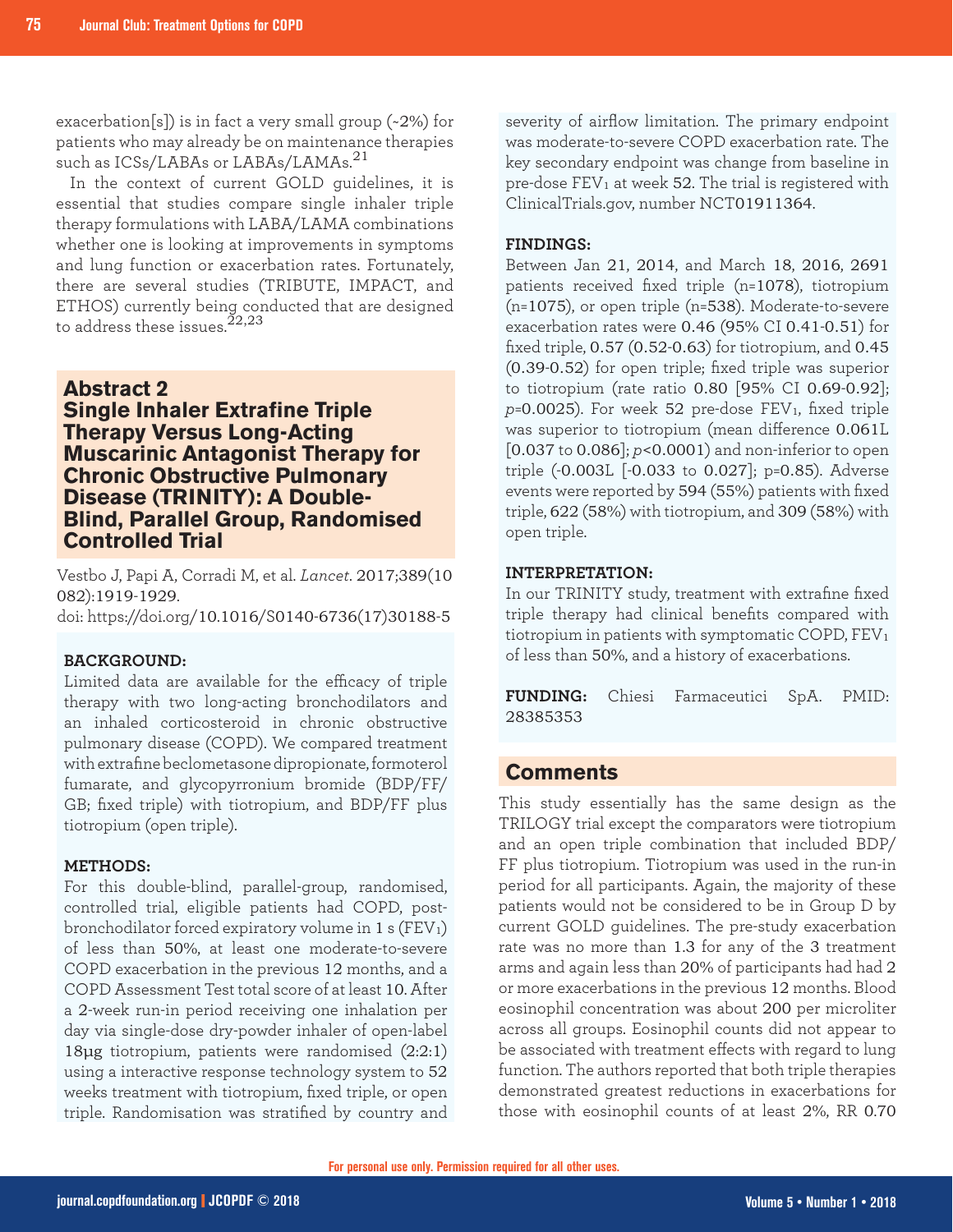(95% CI 0.58-0.85) for fixed and 0.69 (0.55-0.87) for open triple compared to less than 2%, 0.93 (0.75- 1.17) and 0.91(0.69-1.20) respectively. Using absolute eosinophil counts of greater than 200, the RR was 0.64 (0.51-0.81) and 0.62 (0.47-0.83) respectively. The rate of pneumonia was low at 2% for both triple therapy arms and 1% for the tiotropium arm. As with the TRILOGY study, the most relevant comparator would be a LAMA/ LABA combination. Between this issue and the fact that this is not truly a frequent exacerbator group it is not possible to extend these findings to the frequent exacerbator group. Certainly, the sub-analysis is helpful but the numbers of frequent exacerbators was very small. One question is whether these trials suggest that we need to revisit whether forced expiratory volume in 1 second (FEV<sub>1</sub>) should be reincorporated into the GOLD guidelines treatment decision paradigm to decide if patients with a low FEV<sub>1</sub>, regardless of exacerbation frequency, should be immediately started on triple therapy rather than LABA/LAMA. As mentioned above, we will gain some insights into this question from results from current studies that are underway that are comparing single inhaler triple therapy with various single inhaler dual bronchodilators.<sup>23</sup>

## **Abstract 3 FULFIL Trial: Once-Daily Triple Therapy for Patients with Chronic Obstructive Pulmonary Disease**

Lipson DA, Barnacle H, Birk R, et al. *Am J Respir Crit Care Med*. 2017;196 (4):438-446. doi: https://doi.org/10.1164/rccm.201703-0449OC

## **RATIONALE:**

Randomized data comparing triple therapy with dual inhaled corticosteroid (ICS)/long-acting β2-agonist (LABA) therapy in patients with chronic obstructive pulmonary disease (COPD) are limited.

#### **OBJECTIVES:**

We compared the effects of once-daily triple therapy on lung function and health-related quality of life with twice-daily ICS/LABA therapy in patients with COPD.

#### **METHODS:**

The FULFIL (Lung Function and Quality of Life Assessment in Chronic Obstructive Pulmonary Disease with Closed Triple Therapy) trial was a randomized, double-blind, double-dummy study comparing 24 weeks of once-daily triple therapy (fluticasone furoate/umeclidinium/vilanterol 100μg/ 62.5μg/25μg; ELLIPTA inhaler) with twice-daily ICS/ LABA therapy (budesonide/formoterol 400μg/12μg; Turbuhaler). A patient subgroup remained on blinded treatment for up to 52 weeks. Co-primary endpoints were change from baseline in trough FEV<sub>1</sub> and in St. George's Respiratory Questionnaire (SGRQ) total score at Week 24.

## **MEASUREMENTS AND MAIN RESULTS:**

In the intent-to-treat population  $(n=1,810)$  at Week 24 for triple therapy (n = 911) and ICS/LABA therapy  $(n=899)$ , mean changes from baseline in FEV<sub>1</sub> were 142ml (95% confidence interval [CI], 126 to 158) and -29ml (95% CI, -46 to -13), respectively, and mean changes from baseline in SGRQ scores were -6.6 units (95% CI, -7.4 to -5.7) and -4.3 units (95% CI, -5.2 to -3.4), respectively. For both endpoints, the betweengroup differences were statistically significant (*P*<0.001). There was a statistically significant reduction in moderate/severe exacerbation rate with triple therapy versus dual ICS/LABA therapy (35% reduction; 95% CI, 14-51; *P*= 0.002). The safety profile of triple therapy reflected the known profiles of the components.

#### **CONCLUSIONS:**

These results support the benefits of single-inhaler triple therapy compared with ICS/LABA therapy in patients with advanced COPD.

#### **KEYWORDS:**

chronic obstructive pulmonary disease; health-related quality of life; lung function; single-inhaler triple therapy

## **Comments**

This trial is interesting in that the investigators opted to compare this once per day single inhaler triple combination with an ICS/LABA combination that was different from the mono-components of the triple and had twice-a-day dosing. It is interesting that the once-aday formulation seemed to be better than the twice-a-day formulation. Details are not provided but presumably the trough  $FEV<sub>1</sub>$  was measured after 24 hours and 2 doses of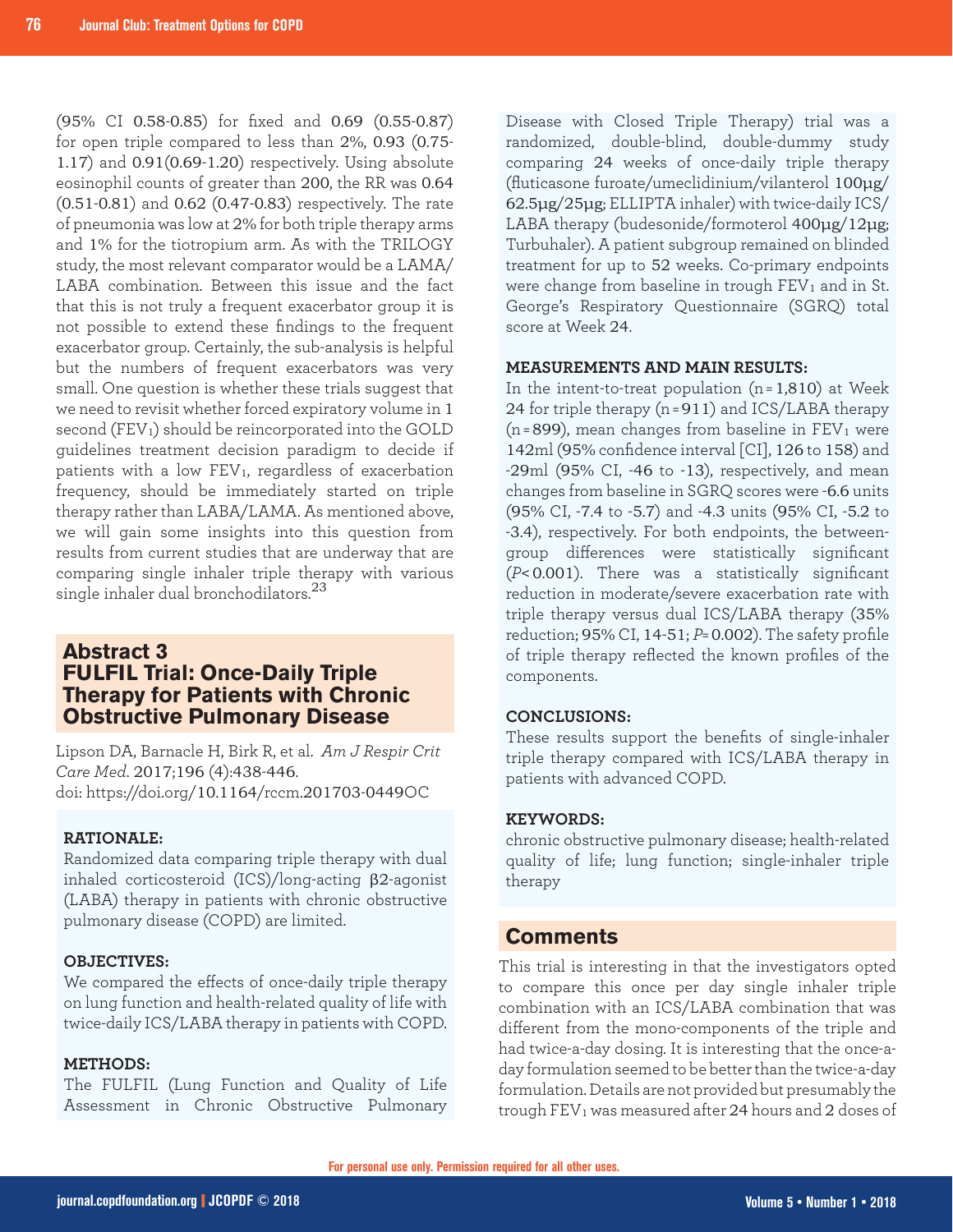the budesonide (BUD) /formoterol (FOR) formulation. This was a study largely conducted in Europe where budesonide is indeed one of the most commonly used ICS/LABA combination formulations used. In contrast to the 2 previous studies, that put all patients on the same medication during the run-in period, this study allowed patients to remain on their pre-study maintenance therapy up to the time of randomization. The intent was to make the study as "real world" as possible. This study was started January 2015 and utilized the older GOLD classification schemes. The mean  $FEV<sub>1</sub>$  was around 1.4L (46% of predicted). Only 38% of this cohort had 2 or more exacerbations and 34% had no history of exacerbations in the previous 12 months. Applying the current GOLD classification scheme, 62% of the patients in this study would be considered Group B. Further, the extended cohort of the study only had 430 patients out of the 1810 patients who were part of the initial 24-week study. In the first 24 weeks of the study there were 19 reports of pneumonia in the triple therapy group (n=911) (2.2%) versus 7 in the BUD/FOR group (n=899) (0.8%) and in the extension cohort there were 4/210 and 4/220 respectively. It is not clear if patients who experienced pneumonia were discontinued in the study. As in the 2 studies above, the question remains as to whether LAMA/LABA combinations might demonstrate similar benefits compared to the single inhaler triple combination, not only in terms of lung function and quality of life measures, but also in terms of exacerbation reduction in Group B and/or Group D patients.

## **Abstract 4 Mepolizumab for Eosinophilic Chronic Obstructive Pulmonary Disease**

Pavord ID, Chanez P, Criner GJ, et al. *N Engl J Med*. 2017;377(17):1613-1629. doi: https://doi.org/10.1056/NEJMoa1708208

## **BACKGROUND:**

Patients with chronic obstructive pulmonary disease (COPD) with an eosinophilic phenotype may benefit from treatment with mepolizumab, a monoclonal antibody directed against interleukin-5.

## **METHODS:**

We performed two Phase 3, randomized, placebo-

controlled, double-blind, parallel-group trials comparing mepolizumab (100 mg in METREX, 100 or 300 mg in METREO) with placebo, given as a subcutaneous injection every 4 weeks for 52 weeks in patients with COPD who had a history of moderate or severe exacerbations while taking inhaled glucocorticoid-based triple maintenance therapy. In METREX, unselected patients in the modified intention-to-treat population with an eosinophilic phenotype were stratified according to blood eosinophil count (≥150 per cubic millimeter at screening or ≥300 per cubic millimeter during the previous year). In METREO, all patients had a blood eosinophil count of at least 150 per cubic millimeter at screening or at least 300 per cubic millimeter during the previous year. The primary end point was the annual rate of moderate or severe exacerbations. Safety was also assessed.

#### **RESULTS:**

In METREX, the mean annual rate of moderate or severe exacerbations in the modified intention-totreat population with an eosinophilic phenotype (462 patients) was 1.40 per year in the mepolizumab group versus 1.71 per year in the placebo group (rate ratio, 0.82; 95% confidence interval [CI], 0.68 to 0.98; adjusted *P*=0.04); no significant betweengroup differences were found in the overall modified intention-to-treat population (836 patients) (rate ratio, 0.98; 95% CI, 0.85 to 1.12; adjusted *P*>0.99). In METREO, the mean annual rate of moderate or severe exacerbations was 1.19 per year in the 100 mg mepolizumab group, 1.27 per year in the 300-mg mepolizumab group, and 1.49 per year in the placebo group. The rate ratios for exacerbations in the 100-mg and 300-mg mepolizumab groups versus the placebo group were 0.80 (95% CI, 0.65 to 0.98; adjusted *P*=0.07) and 0.86 (95% CI, 0.70 to 1.05; adjusted *P*=0.14), respectively. A greater effect of mepolizumab, as compared with placebo, on the annual rate of moderate or severe exacerbations was found among patients with higher blood eosinophil counts at screening. The safety profile of mepolizumab was similar to that of placebo.

#### **CONCLUSIONS:**

Mepolizumab at a dose of 100 mg was associated with a lower annual rate of moderate or severe exacerbations than placebo among patients with COPD and an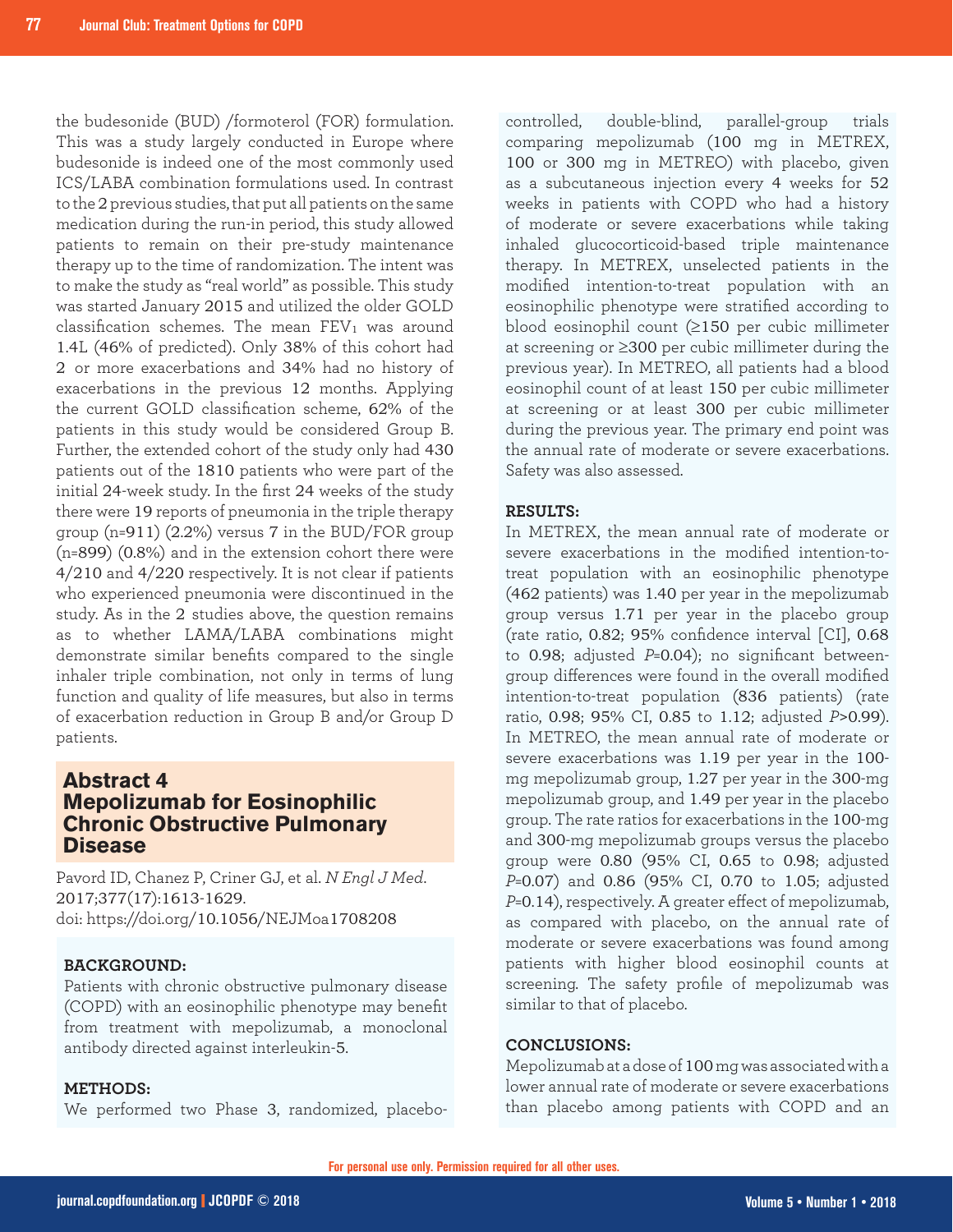eosinophilic phenotype. This finding suggests that eosinophilic airway inflammation contributes to COPD exacerbations. (Funded by GlaxoSmithKline; METREX and METREO

## **Comments**

This study is based on the premise that there is at least a subset of COPD patients whose exacerbations are associated with eosinophilic inflammation. Rather than trying to use a constellation of clinical characteristics and biomarkers to define a so-called asthma/COPD overlap phenotype, the focus on treatable traits (high eosinophil count) may simplify decision-making. Investigators from this study and others have suggested that ICSs appear to have the greatest benefit in COPD patients with peripheral blood absolute eosinophil counts above 300 and at least 2 exacerbations in the previous 12 months.3-5,19 In both trials, at least 94% of patients fell into current Group D classification with 2 moderate or 1 severe exacerbation(s). It is not clear from the study design whether patients were all converted over to the same ICS/LABA/LAMA combination of drugs. In the METREX study the unselected population included those who met the eosinophil criteria and a group that had eosinophil counts less than 150/μL. Adding the non-eosinophilic group in the analysis rendered the results in the METREX trial statistically insignificant. Interestingly, the placebo group had slightly higher baseline eosinophil levels compared to the mepolizumab group,  $(290 \text{ versus } 260/\mu\text{L})$  for those with an eosinophil count of greater than 150/μL at time of study entry and 360 versus 200/μL respectively for those who had peripheral blood eosinophil counts greater than 300 in the previous 12 months. It is worth noting that the exacerbation rates in the placebo groups

during 12 months before the study (2.5 to 2.6) were significantly higher than during the 12 months of the trial (around 1.5-1.7). The authors propose that this might reflect the study effect, that patients were using the medications more regularly and appropriately during the trial. In the METREO study they did not meet statistical significance for the primary endpoint for either dose. This indeed emphasizes the need to ensure that patients are compliant and adherent with standard therapies before making decisions about trials with biologics. The 100mg dose appeared to be at least as, if not more, effective than the 300 mg dose in the METREO study. The authors also noted higher rates of pneumonia in these studies (9%-11%) compared to other reports. They offered that this could be related to the relatively high dose ICS use in this refractory group of COPD patients with frequent exacerbations. Further, there were so few exacerbation events that they were unable to assess reductions of severe exacerbations or mortality in this study. None of the secondary endpoints studied, including St George's Respiratory Questionnaire, CAT score, time to first moderate to severe exacerbation, and exacerbations leading to emergency department visits or hospitalizations reached statistical significance. The bottom line is that it is likely that there is a subset of COPD patients who may or may not meet the criteria for asthma/COPD overlap but appear to have treatable traits including frequent exacerbations of 2 or more moderate exacerbations or 1 hospitalization in the previous 12 months and an eosinophil count of 150 per microliter at time of evaluation regardless of their steroid use or at least a 300 eosinophil per microliter historically that should be considered for treatment with mepolizumab after having failed high dose inhaled corticosteroids and or systemic corticosteroids.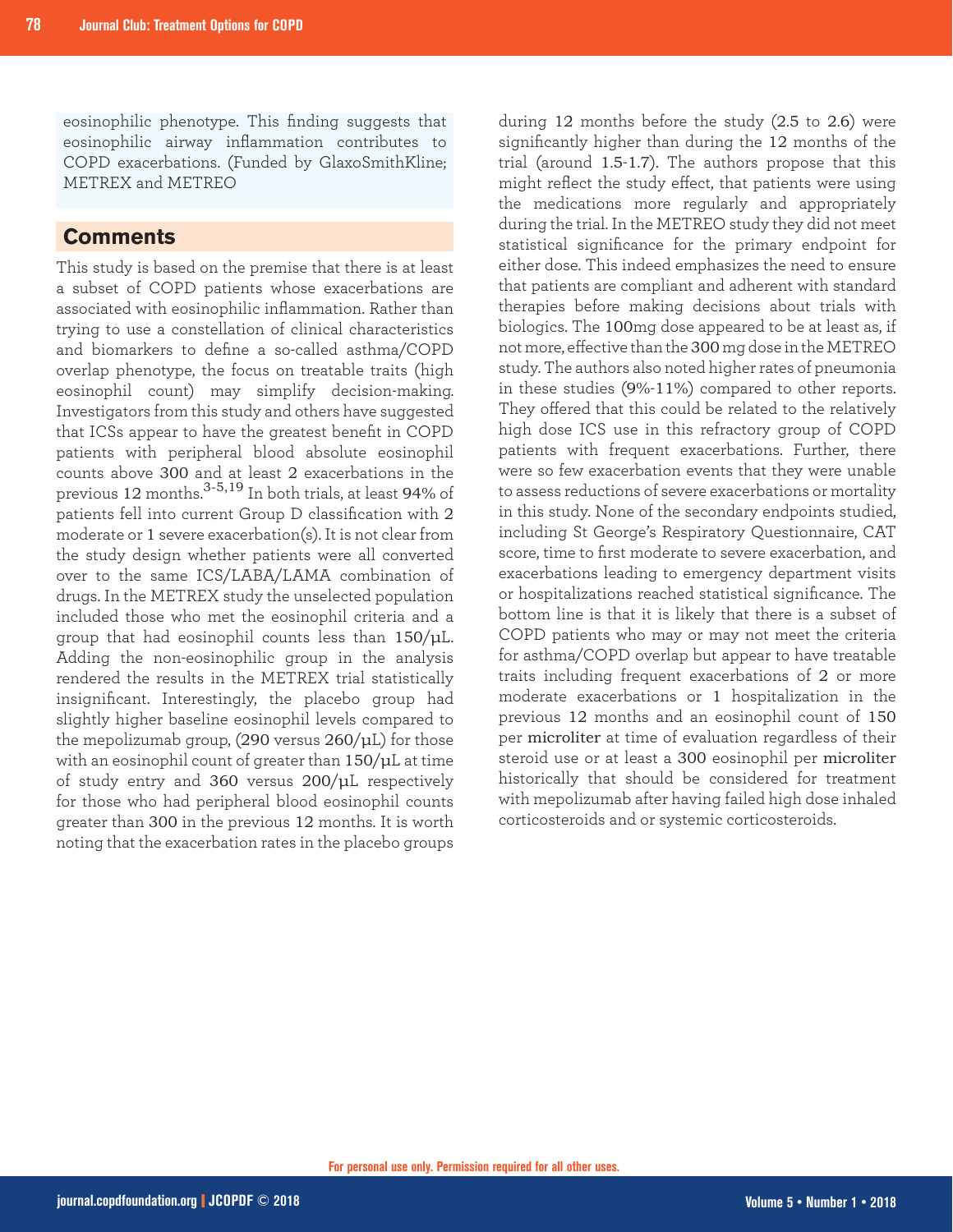## **References**

- 1. Singh D. Pharmacological treatment for COPD; GOLD 2017 changes direction. *Br J Clin Pharmacol*. 2017;83(5):935-937. doi: https://doi.org/10.1111/bcp.13212
- 2. Kolsum U, Ravi A, Hitchen P, Maddi S, Southworth T, Singh D. Clinical characteristics of eosinophilic COPD versus COPD patients with a history of asthma. *Respir Res*. 2017;18(1):73. doi: https://doi.org/10.1186/s12931-017-0559-0
- Pavord ID, Lettis S, Locantore N, et al. Blood eosinophils and 3. inhaled corticosteroid/long-acting beta-2 agonist efficacy in COPD. *Thorax*. 2016.71(2):118-125. doi: https://doi.org/10.1136/thoraxjnl-2015-207021
- 4. Barnes NC, SharmaR, Lettis S, Calverley PMA. Blood eosinophils as a marker of response to inhaled corticosteroids in COPD. *Eur Respir J*. 2016;47(5):1374-1382. doi: https://doi.org/10.1183/13993003.01370-2015
- 5. Bafadhel M,Greening NJ, Harvey-Dustan TC, et al. Blood eosinophils and outcomes in severe hospitalized exacerbations of COPD. *Chest*. 2016; 150(2):320-328. doi: https://doi.org/10.1016/j.chest.2016.01.026
- Calverley PM, Tetzlaff K, Vogelmeier C, et al. Eosinophilia, 6. frequent exacerbations, and steroid response in chronic obstructive pulmonary disease. *Am J Respir Crit Care Med*. 2017;196(9): 1219-1221. doi: https://doi.org/10.1164/rccm.201612-2525LE
- Crim C, Calverley PMA, Anderson JA, et al. Pneumonia risk with 7. inhaled fluticasone furoate and vilanterol in COPD patients with moderate airflow limitation: The SUMMIT trial. *Respir Med*. 2017;131:27-34. doi: https://doi.org/10.1016/j.rmed.2017.07.060
- 8. Suissa S, Coulombe J, Ernst P. Discontinuation of inhaled corticosteroids in COPD and the risk reduction of pneumonia. *Chest*. 2015;148(5):1177-1183. doi: https://doi.org/10.1378/chest.15-0627
- Crim C, Dransfield MT, Boirbeau J, et al. Pneumonia risk with 9. inhaled fluticasone furoate and vilanterol compared with vilanterol alone in patients with COPD. *Ann Am Thorac Soc*. 2015; 12(1):27-34. doi: https://doi.org/10.1513/AnnalsATS.201409-413OC
- 10. Stanbrook MB. ACP Journal Club. Review: In COPD, fluticasone or budesonide increases serious pneumonia but not mortality. *Ann Intern Med*. 2014; 161(4): JC8. doi: https://doi.org/10.7326/0003-4819-161-4-201408190-02008
- 11. Suissa S, Patenaude V, Lapi F, Ernst P. Inhaled corticosteroids in COPD and the risk of serious pneumonia. *Thorax*. 2013; 68(11):1029-1036.

doi: https://doi.org/10.1136/thoraxjnl-2012-202872

- 12. Wedzicha JA, Banerji D, Vogelmeier CF. Indacaterolglycopyrronium for COPD. *N Engl J Med*. 2016; 375(9): 899-900.
- 13. Wedzicha JA, Bannerji D, Chapman KR, et al. Indacaterolglycopyrronium versus salmeterol-fluticasone for COPD. *N Engl J Med*. 2016; 374(23):2222-2234. doi: https://doi.org/10.1056/NEJMoa1516385
- 14. Wedzicha JA, Agusti A, Donaldson C, Chuecos F, Lamarca R, Garcia Gil E. Effect of aclidinium bromide on exacerbations in patients with moderate-to-severe COPD: A pooled analysis of five phase III, randomized, placebo-controlled studies. *COPD*. 2016; 13(6): 669-676. doi: https://doi.org/10.3109/15412555.2016.1170111
- 15. Singh D, Maleki-Yazdi MR, Tombs L, Iqbal A, Fahy WA, Naya I. Prevention of clinically important deteriorations in COPD with umeclidinium/vilanterol. *Int J Chron Obstruct Pulmon Dis*. 2016;11:1413-1424. doi: https://doi.org/10.2147/COPD.S101612
- 16. Singh D, Schmidt O, Bjermer L, Gronke L, Voss F, Ferguson GT. Effects of tiotropium + olodaterol versus tiotropium or placebo by COPD disease severity and previous treatment history in the OTEMTO(R) studies. *Respir Res*. 2016; 17(1): 73. doi: https://doi.org/10.1186/s12931-016-0387-7
- 17. Wedzicha JA, DeCramer M, Ficker JM, et al. Analysis of chronic obstructive pulmonary disease exacerbations with the dual bronchodilator QVA149 compared with glycopyrronium and tiotropium (SPARK): a randomised, double-blind, parallel-group study. *Lancet Respir Med*. 2013;1(3):199-209. doi: https://doi.org/10.1016/S2213-2600(13)70052-3
- 18. Brightling CE, Bleecker ER, Panettieri RA Jr, et al. Benralizumab for chronic obstructive pulmonary disease and sputum eosinophilia: a randomised, double-blind, placebo-controlled, phase 2a study. *Lancet Respir Med*. 2014; 2(11):891-901. doi: https://doi.org/10.1016/S2213-2600(14)70187-0
- 19. Calverley PMA. A light in the darkness? The FLAME Trial, blood eosinophils, and chronic obstructive pulmonary disease. *Am J Respir Crit Care Med*. 2017;195(9): 1125-1127. doi: https://doi.org/10.1164/rccm.201703-0560ED
- 20. Suissa S. Run-in bias in randomised trials: The case of COPD medications. *Eur Respir J*. 2017; 49(6). doi: https://doi.org/10.1183/13993003.00361-2017
- 21. Han MK, Quibrera PM, Carretta EE, et al. Frequency of exacerbations in patients with chronic obstructive pulmonary disease: an analysis of the SPIROMICS cohort. *Lancet Respir Med*. 2017; 5(8):619-626. doi: https://doi.org/10.1016/S2213-2600(17)30207-2
- 22. Pascoe SJ, Lipson DA, Locantore N, et al. A phase III randomised controlled trial of single-dose triple therapy in COPD: the IMPACT protocol. *Eur Respir J*. 2016;48(2):320-30. doi: https://doi.org/10.1183/13993003.02165-2015